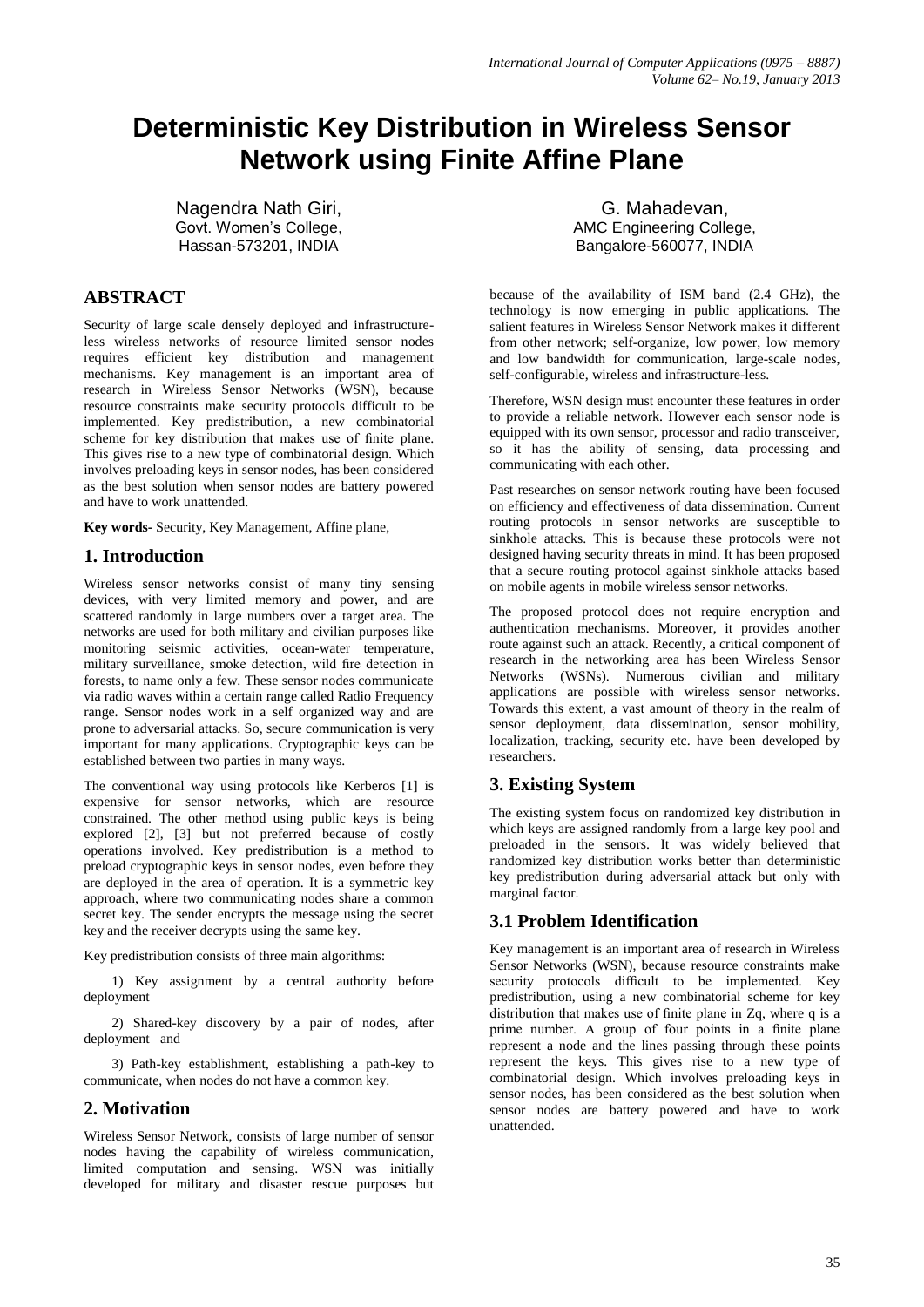## **4. Proposed System**

To address the above problem and enhance connectivity and security, a deterministic key predistribution scheme in WSN is proposed, in which sensor nodes are deployed randomly. This scheme relies on affine planes for key predistribution. This scheme offers a better security to node compromise, than other deterministic predistribution schemes. It has the same storage requirements as other predistribution schemes for large networks of thousands of nodes.

It can be shown that this scheme performs better than non deterministic schemes when communication overheads are considered. In this paper it is proposed a new combinatorial scheme for key distribution that makes use of finite plane in Zq, where q is a prime number. A group of four points in a finite plane represent a node and the lines passing through these points represent the keys. This gives rise to a new type of combinatorial design. Then studying and comparing the connectivity and security of the proposed scheme with respect to existing schemes.

Studying the security of such a network in terms of two parameters. One of the parameters considers the proportion of nodes disconnected when a certain number of nodes are compromised. The other parameter considers the proportion of links broken under node compromise. The proposed design results in much better connectivity and resiliency compared to other schemes and shows that the connectivity and security results outperform all these schemes.

# **4.1 Key Predistribution.**

Key predistribution is a method to preload cryptographic keys in sensor nodes, even before they are deployed in the area of operation. It is a symmetric key approach, where two communicating nodes share a common secret key. The sender encrypts the message using the secret key and the receiver decrypts using the same key.

#### Key predistribution algorithms are classified into two groups:

1) Deterministic key predistribution where the key assignment follows certain pattern and 2) Randomized key distribution, in which keys are assigned randomly from a large key pool and preloaded in the sensors. It was widely believed that randomized key predistribution results in high security during adversarial attacks. However, Xu et al [4] showed that randomized scheme perform only marginally better than deterministic schemes. The supporters of deterministic approach [5], [6] point out that the patterns used in key assignment, makes it simpler to find the common keys during the shared-key discovery phase.

A deterministic design using combinatorial structures called affine planes. Several deterministic schemes have been proposed in literature. Chan and Perrig [7] proposed PIKE. Combinatorial designs have been used in a number of designs like [8], [9], [10], [11], [12], [6]. A new combinatorial scheme for key distribution that makes use of finite plane in Zq, where q is a prime number. A group of four points in a finite plane represent a node and the lines passing through these points represent the keys. This gives rise to a new type of combinatorial design.

The comparative study of the connectivity and security of the scheme is given with respect to existing schemes. The security of such a network is in terms of two parameters. One of the parameters considers the proportion of nodes disconnected when a certain number of nodes are compromised. The other

parameter considers the proportion of links broken under node compromise. It can be shown that proposed design's results is much better in connectivity and resiliency compared to [8], [10], [12], [13] .

## **5. Performance Metrics**

These sections explain about the key Predistribution using finite affine plane and are evaluated by simulation. It illustrates the advantages of the scheme along with combinatorial design. To make a performance evaluation, several measurable metrics are defined.

# **5.1. Proportion of Nodes Disconnected**

V (s) is defined as the proportion of nodes disconnected, when s nodes are compromised as given by the Eq 10.1. That is, if N is the total number of nodes in the network as in table 1.1 and t, the number of nodes disconnected when s nodes are compromised then,

V (s) =t/N – s…………………………..Eq 10.1

It has been noted that no nodes are disconnected if the number of compromised nodes s is such that  $s \le (q +1)/4$ . Experimental results of the values of V (s) are given in Table 1.1.

# **5.2 Proportion of Link Exposed**

E(s) is defined as the fraction of links exposed when s nodes are compromised as shown in the figure 1.1. If t is the total number of links in the network as given by the Eq 10.2 before s nodes were compromised and x is the number of links after s nodes are compromised then,





**Fig 1.1 Experimental results for E(s)**

### **6. Simulation Setup**

The simulations experiments of wireless sensor networks and the performance evaluation of key predistribution using finite affine plane and compare them with non affine or random key distribution has been done. In this special topology, a node can only communicate with its direct neighbors. We can manually position both source and destination in the deployment area. The node with maximum number of nodes is selected as group leader. The group leader then sends the packet based on AODV algorithm. The same simulation is repeated for deploying N number of nodes. The average values of the performance metrics are calculated.

### **6.1 Simulation Results.**

When comparing this scheme with non-deterministic schemes as shown in the figure 1.2, it can be seen that this scheme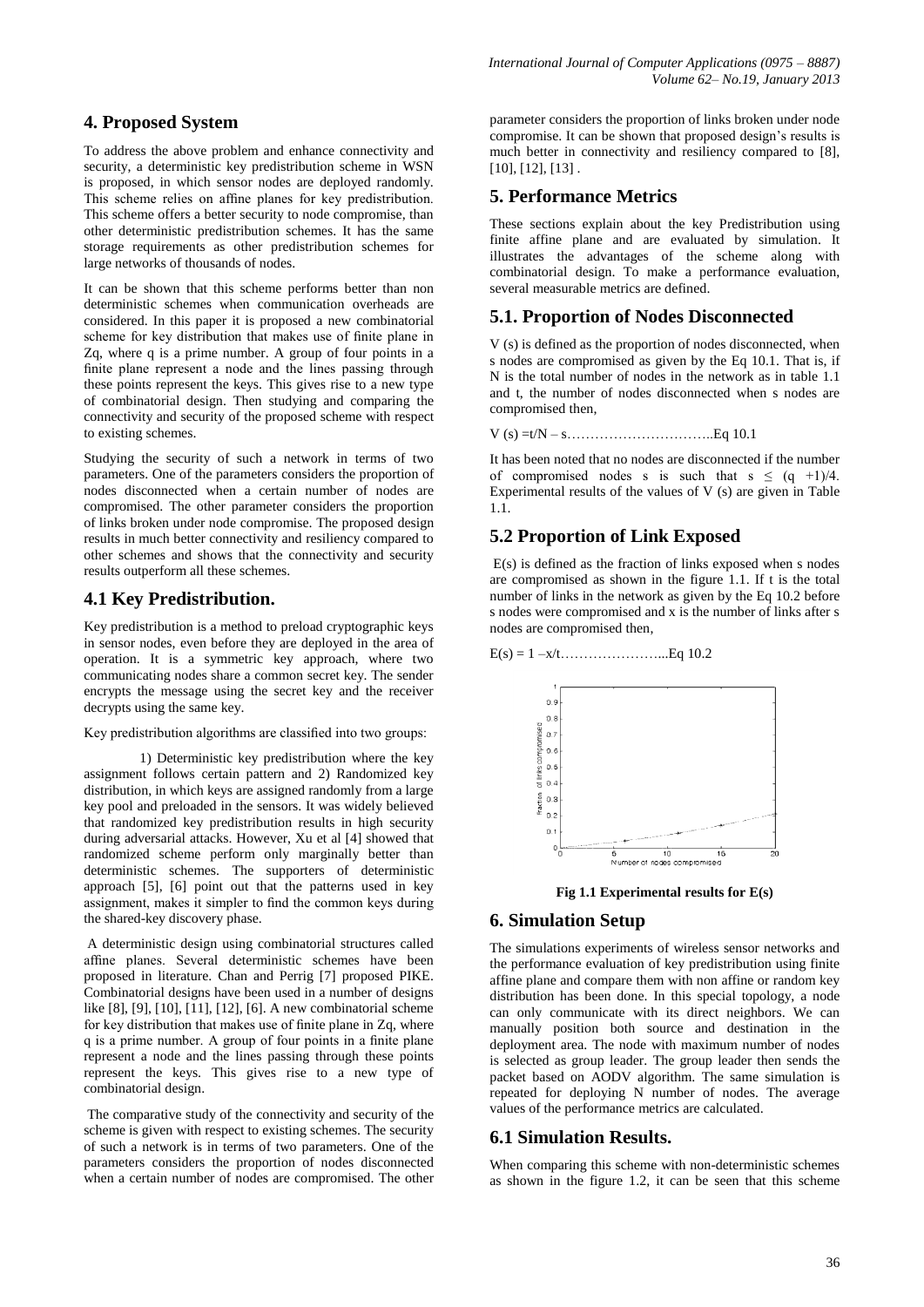requires computation of O(1), to calculate the shared keys, whereas non-deterministic schemes require O(k log k) (k is the number of keys per node) as in table 1.2. The communication expense is O(logN) in this scheme, whereas it is O(k log v) in case of non-deterministic schemes.

This is because the proposed scheme broadcasts only the node identifier, whereas the probabilistic schemes have to share key identifiers. Comparing the security of this scheme with the basic scheme of random key distribution. It can seen from Table 1.3 that the connectivity of the networks under different schemes. N represents the size of the network and k represents the number of keys. It is observed that, this scheme is highly secure compared to all of those schemes discussed earlier. This scheme requires more memory in this example. However for networks which deploy huge number of sensors, this scheme has O(logN) keys, which is the same as all the other schemes.

**Table 1.1 -Experimental value of v (s), when n is the total number of nodes, s is the number of nodes compromised.**

| N    | V(s) |
|------|------|
| 870  | 1    |
| 870  | 0.98 |
| 1980 | 0.92 |
| 1980 | 0.86 |
| 1980 | 0.88 |
| 1980 | 0.89 |

**Table 1.2-Experimental value of e(s), when n is the total number of nodes; s is the number of nodes compromised** 

| N    | Q  | S  | E(s)     |
|------|----|----|----------|
| 870  | 59 | 5  | 0.068958 |
| 870  | 59 | 10 | 0.157406 |
| 1980 | 89 | 11 | 0.090639 |
| 1980 | 89 | 15 | 0.139159 |
| 1980 | 89 | 12 | 0.139159 |
| 1980 | 89 | 10 | 0.212303 |

**Table 1.3-Schemes with parameters that chooses for comparisons and connectivity**

|                 | N    | K   | Full           |
|-----------------|------|-----|----------------|
| Scheme          |      |     | Connectivity   |
| Basic $[14]$    | 2415 | 136 | No             |
| Camtepe-Yener   | 2417 | 48  |                |
| [8]             |      |     | Yes            |
| Linear $[5]$    | 2209 | 30  | No             |
| Quadratic [5]   | 2219 | 12  | N <sub>0</sub> |
| <b>CMR</b> [13] | 2550 | 28  | N <sub>0</sub> |
| PBIBD I[12]     | 2415 | 136 | Yes            |



#### **Fig. 1.2 Comparison of the fraction of links broken for different schemes**

#### **7. Conclusion**

In this paper it is discussed a new key predistribution technique using combinatorial strategy. Key predistribution, which involves preloading keys in sensor nodes, has been considered as the best solution when sensor nodes are battery powered and have to work unattended. In deterministic key predistribution scheme in WSN, in which sensor nodes are deployed randomly. This scheme relies on affine planes for key predistribution. It offers a better security to node compromise, than other deterministic predistribution schemes.

This scheme has the same storage requirements as other predistribution schemes for large networks of thousands of nodes**.** Discussing some properties of this design, have proven a lower as well as an upper bound for the number of distinct keys in a particular node. Again a bound can be seen for the number of distinct keys between two separate nodes. Studying the resiliency of this design with respect to the model .Then comparing the experimental values of resiliency of the scheme with several deterministic schemes and shown that, it outperforms them. Then an algorithm for shared key discovery that works in time O(1) is provided.

### **8. Future Enhancement**

The concept of key predistribution can be expanded in several directions. A simple method for clubbing 4 points for any node N is used. In future it can generalize this to clubbing arbitrary number of points. If Clubbing more points, then the size of the key ring will increase through the resilience to compromise will be stronger. It is important to find the optimal number of points being clubbed. Further research can be done to invent efficient clubbing technique. This scheme can be extended from Zq to GF(qm) where m is a positive integer.

### **9. References**

- [1] J. Evans, D. Raychaudhuri, and S. Paul, "Overview of Wireless, Mobile and Sensor Networks in GENI," GENI Design Document 06- 14, Wireless Working Group, 2006.
- [2] S. Olariu and I. Stojmenovi c, "Design Guidelines for Maximizing Lifetime and Avoiding Energy Holes in Sensor Networks with Uniform Distribution and Uniform Reporting," Proc. IEEE INFOCOM, 2006.